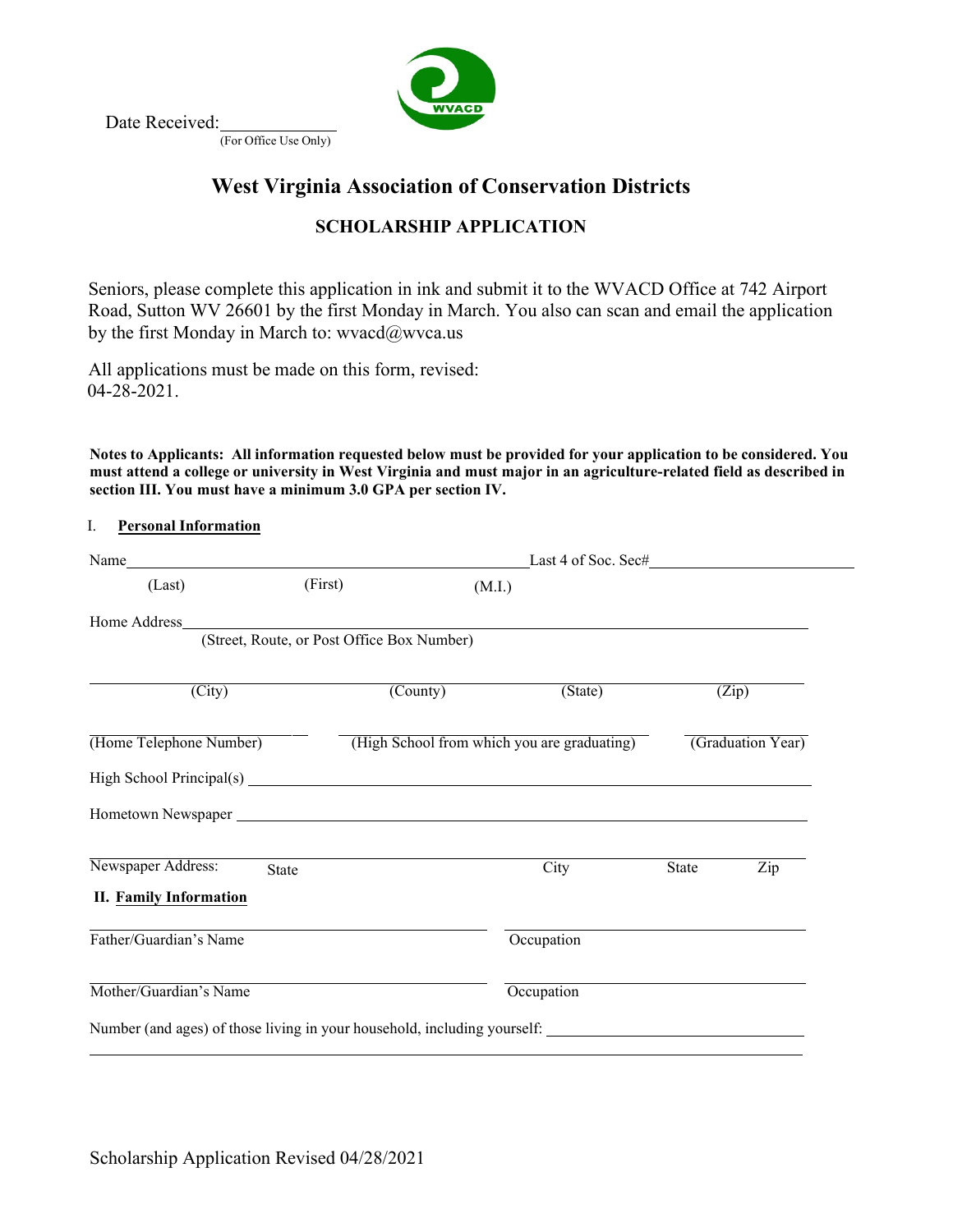**\*Use the space below to write a statement explaining your need for this scholarship award.**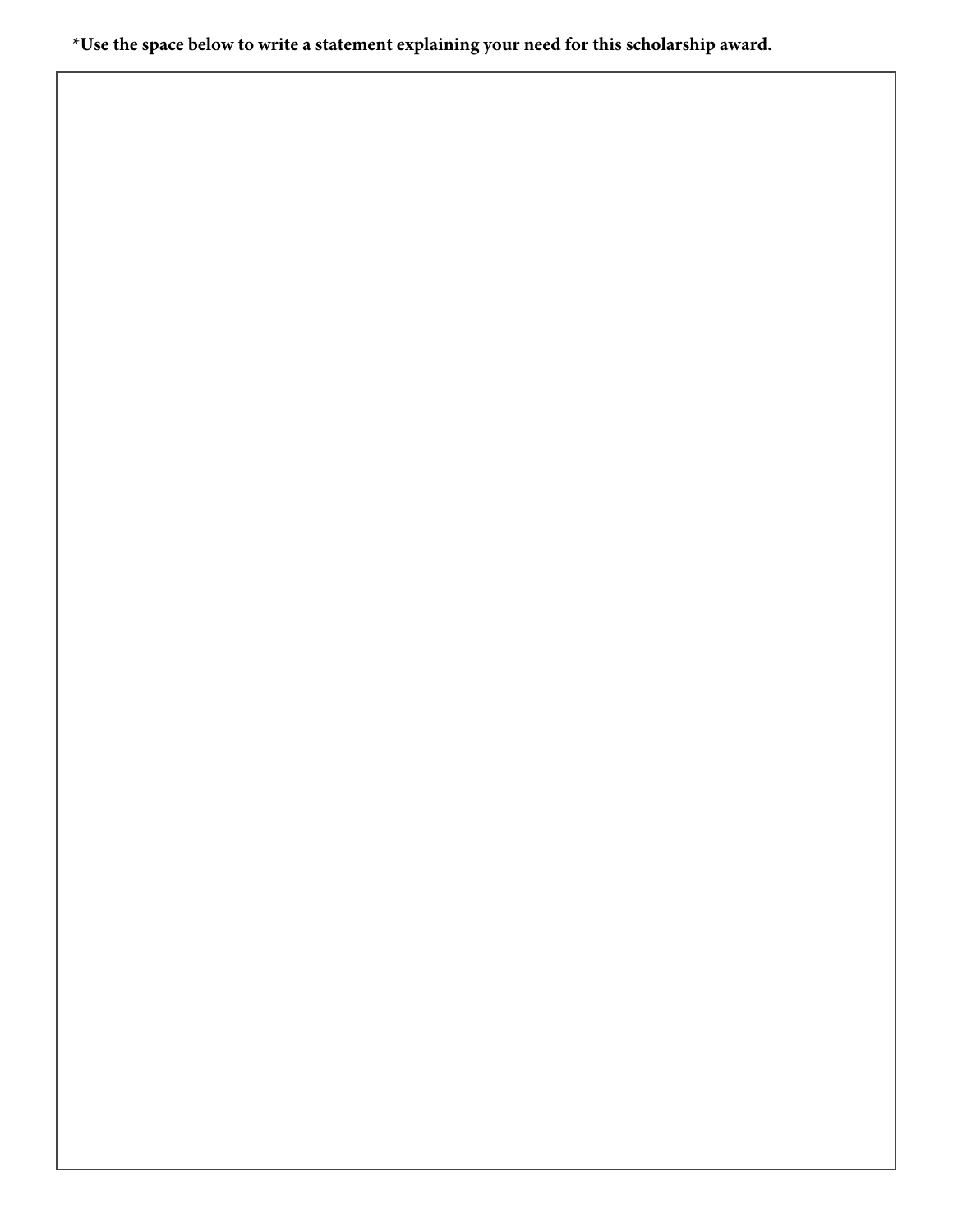# **III. Major Area of Study** (check one. If "other", please specify)

| Agriculture                  | Engineering (Agriculture)    |                            |
|------------------------------|------------------------------|----------------------------|
| Agriculture Economics        | Engineering (Civil)          | <b>Wildlife Management</b> |
| <b>Agriculture Education</b> | <b>Environmental Studies</b> |                            |
| Agronomy (plants)            | Forest Resources Management  | Other                      |
| Agronomy (soil)              | Horticulture                 |                            |
| Animal Science               | Landscape Architecture       |                            |

## **IV. Academic Performance**

Note: To be considered for this scholarship, you must have a minimum cumulative GPA for sophomore, junior and 1<sup>st</sup> semester senior year of 3.0, as calculated by your guidance counselor. Please do not send transcripts.

| GPA (calculated by guidance counselor)                                                                                                                                                                                        |
|-------------------------------------------------------------------------------------------------------------------------------------------------------------------------------------------------------------------------------|
| Please indicate college entrance examination scores: ACT (sections and scores)                                                                                                                                                |
| SAT (sections and scores)                                                                                                                                                                                                     |
| Guidance Counselor Signature and the contract of the contract of the contract of the contract of the contract of the contract of the contract of the contract of the contract of the contract of the contract of the contract |
|                                                                                                                                                                                                                               |
| V.<br><b>College/University Information</b>                                                                                                                                                                                   |

| Name of WV College or University you plan to attend                                           |
|-----------------------------------------------------------------------------------------------|
| Have you made application for admission? Check one: Yes $\bigcap$<br>$\mathbb{N}^{\circ}$ ( ) |
| If you check "yes," on what date did you apply?                                               |
| Status of application (check one): Pending $\bigcirc$                                         |

### **\*Please continue to the next page**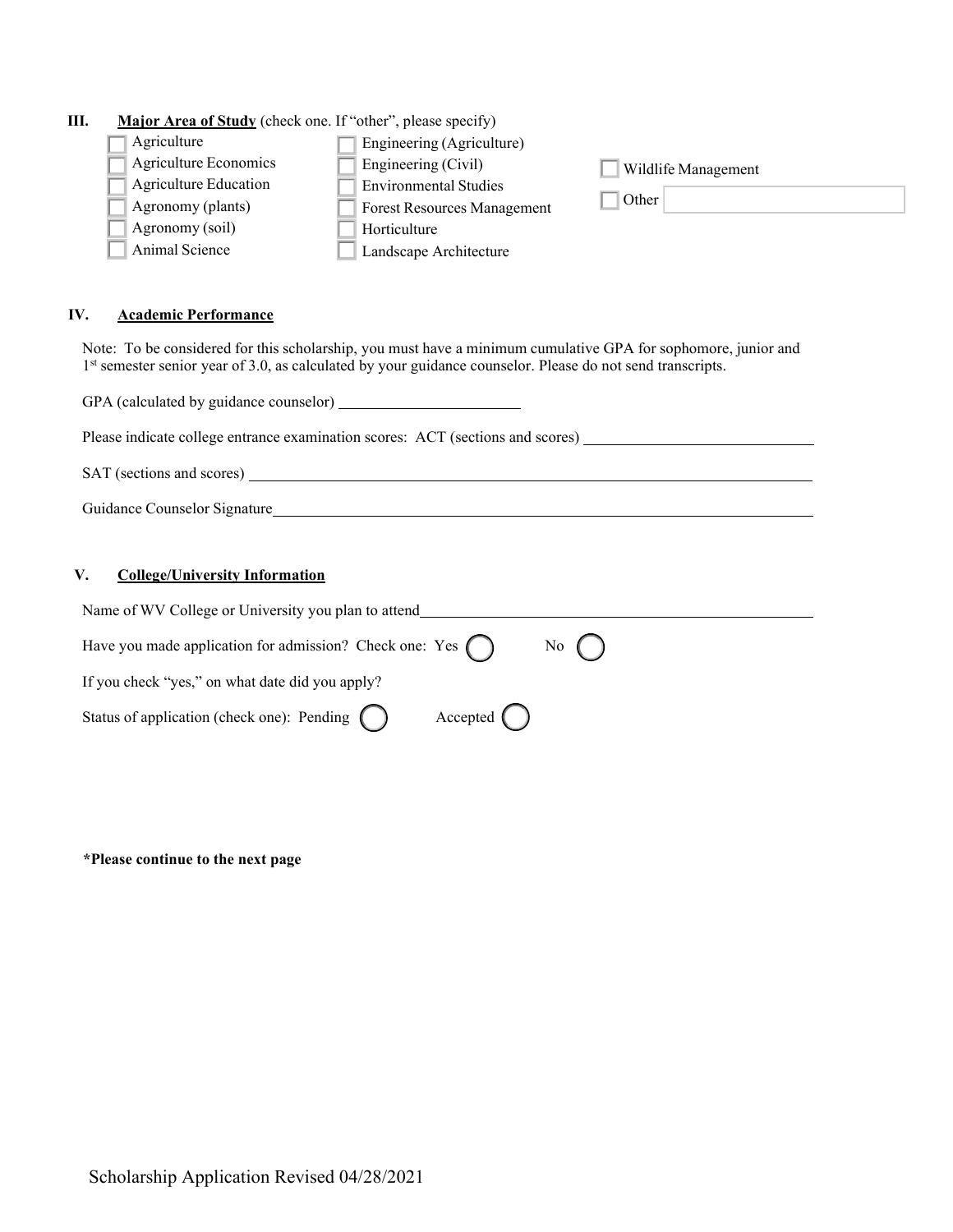### **VI. Extracurricular and Community Activities**

Below, provide a summary of your extracurricular activities, volunteer experience, and community involvement (i.e. 4-H, FFA, student council, clubs, church groups, civic organizations, etc.) Organize the summary in chronological order, beginning with your freshman year and ending with the present.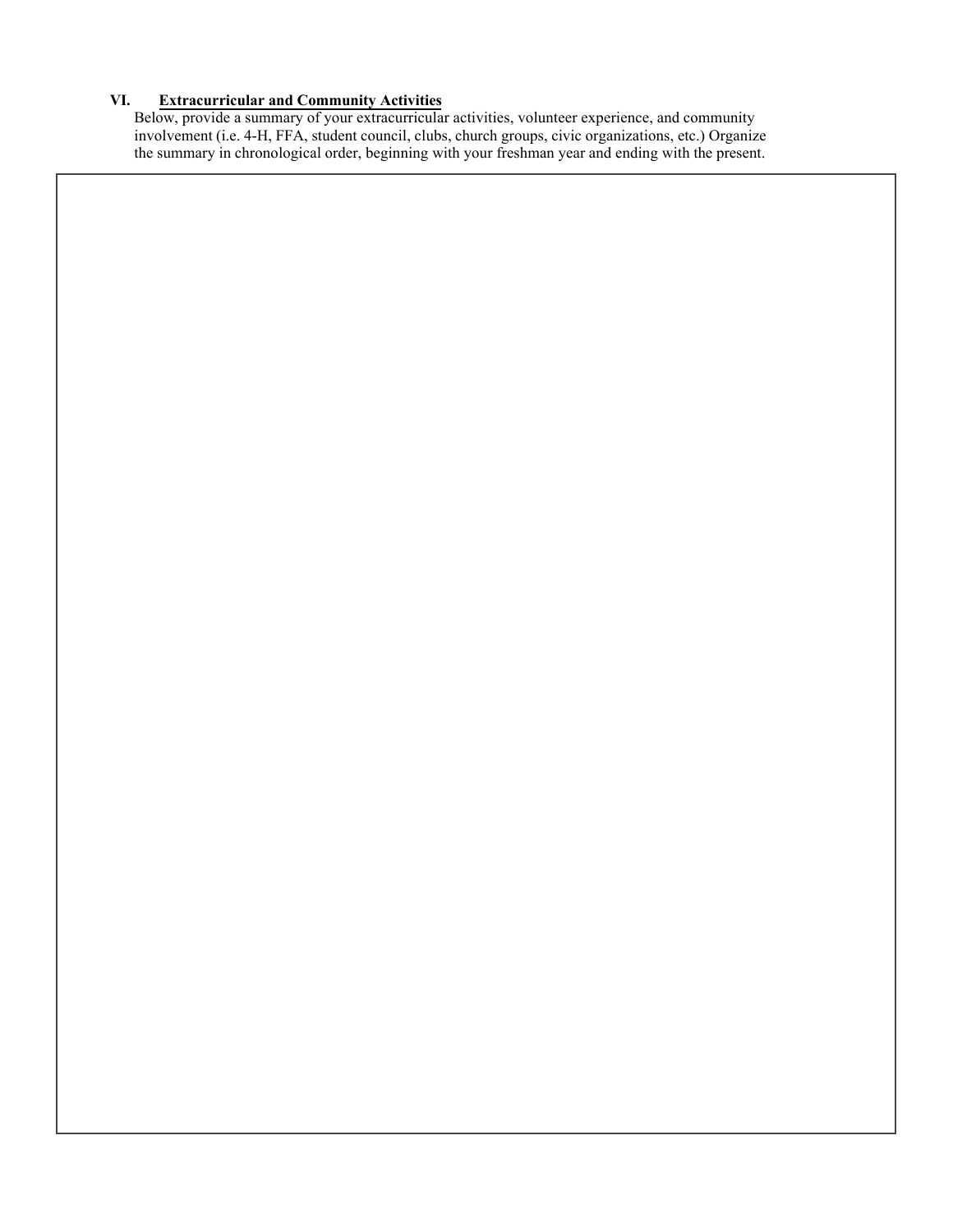#### **Work History VII.**

Below, provide a chronological list of your work experience. Include all work, whether paid, volunteer or selfemployed.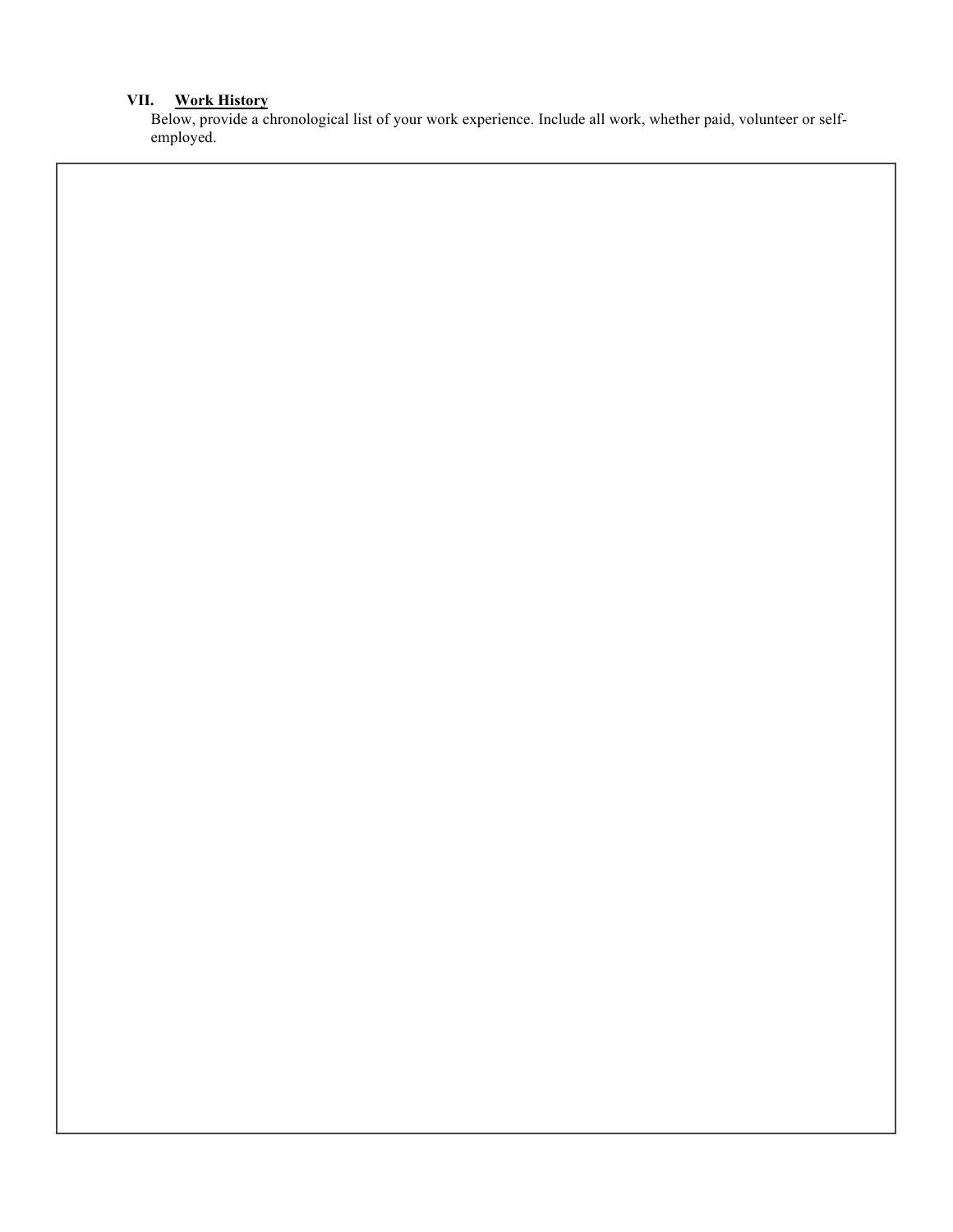## **VIII. Career Goals**

Below, please add a brief statement of your career goals.